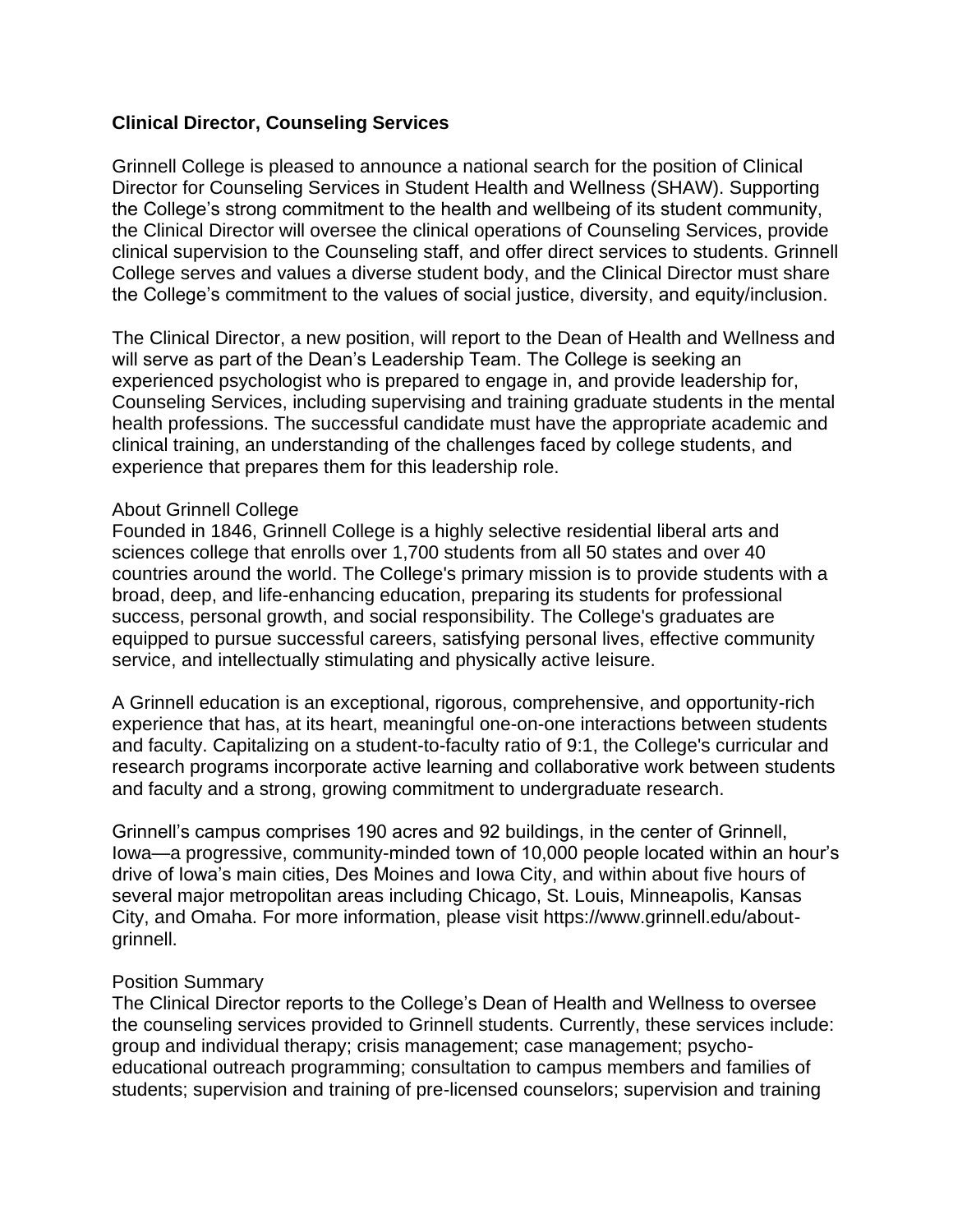of graduate students in the mental health professions (overseen by the Doctoral Program Director in conjunction with the University of Iowa Counseling Psychology PhD program). The Clinical Director will be responsible for the oversight of clinical operations, the provision of services, and administrative functions associated with Counseling Services and SHAW.

Required Qualifications

• Doctorate from an APA-Accredited program in Counseling or Clinical Psychology and completion of an APA-Accredited internship program.

• Licensed as a psychologist in the state of Iowa or eligible to obtain Iowa licensure within 18 months. The Iowa license must be maintained as a condition of continued employment.

• Successful experience providing:

o individual and group therapy to primarily young adults, ages 17-26;

o clinical supervision/training;

o outreach and prevention services and community programming, ideally specific to college campuses and/or rural community mental health centers;

o crisis management, mental health case management, care coordination within an integrated behavioral health center, and community programming.

• Broad knowledge of counseling theory and theoretical bases for practice, and experience in providing evidenced based treatment.

• Ability to:

o maintain organized records that help ensure efficiency and accuracy;

o demonstrate knowledge, training, sensitivity, and interest in multicultural and diversity issues, throughout all clinical services and professional interpersonal interactions; o work effectively in a brief, short-term model of care;

o screen and identify alternate service care tracks for clients;

o work collegially within a diverse, multicultural setting and community;

o maintain flexibility within the work environment and in provision of clinical services; o work congruently within the mission statement of the college, division, and department.

• A working knowledge of HIPAA and associated sensitivity and commitment to confidentiality and student privacy.

# Preferred Qualifications

• Proficiency in working with serious and complex mental health concerns and with mental health crises.

• Previous mental health experience working on a college or university campus.

• Interest and/or experience in graduate level training and/or creating APA-accredited supervisory experiences.

• Interest and experience in infusing technology into the delivery of mental health services.

• Interest and/or experience in counseling center research.

• Proficiency in working with psychological assessment/routine outcome monitoring.

• Interest and proficiency in creating and providing brief psycho-educational group interventions.